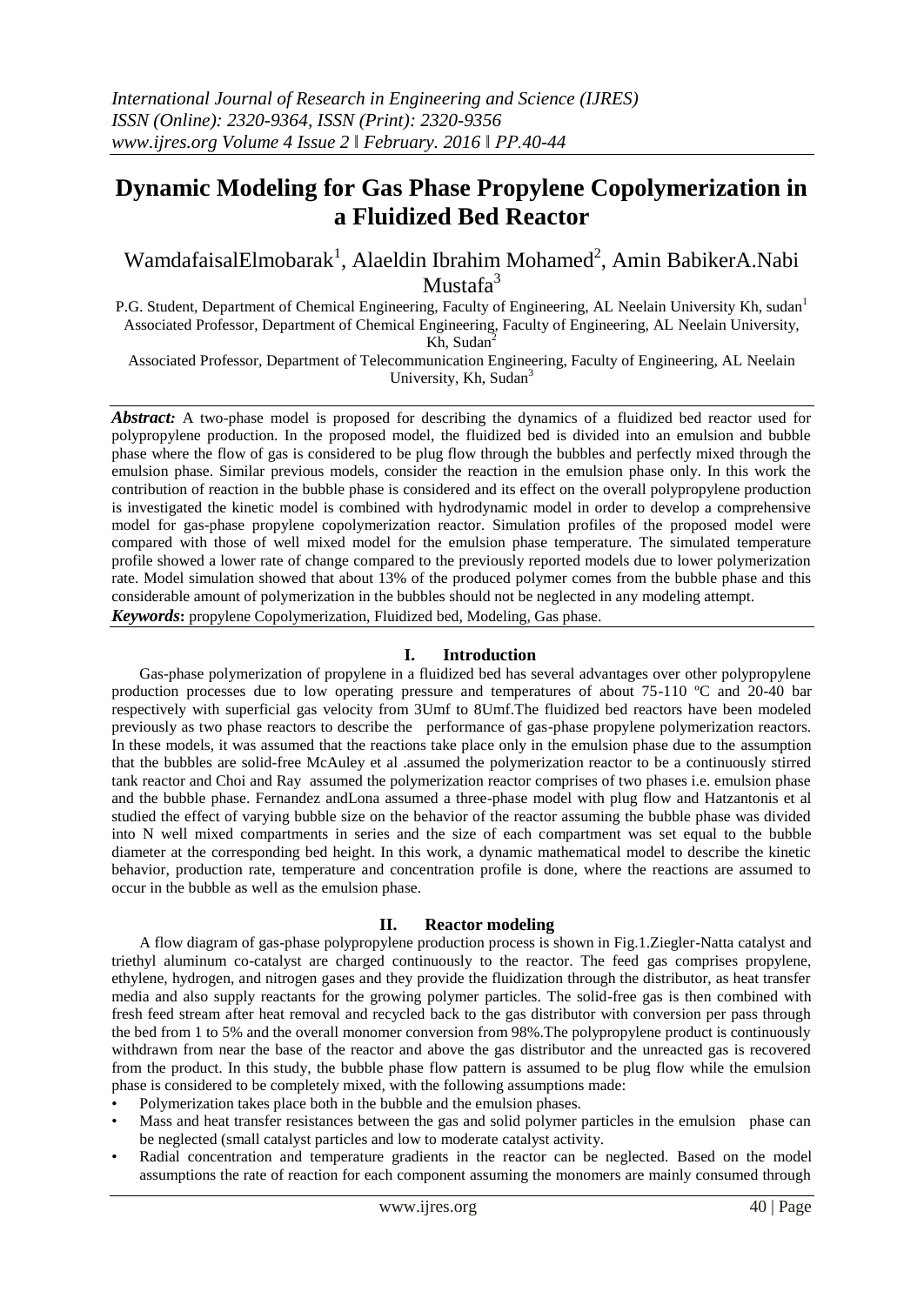the propagation reactions, was obtained from Mc Auley et al, and the proposed hydrodynamic correlations by Lucas et al. Kunii and Leven spiel, Mostoufi et al. Hilligardt and Werther, and Cui et al, have been used in solving the model equations for materialandenergy balance forallofthe compositionsin the bed.



Figure1.Industrial fluidized bed polypropylene reactor.

## **III. Material and methodology**

Simulations were carried out at the operating conditions given in Table1 where the fluidized bed reactor of poly propylene production was divided into a CSTR for the emulsion phase and a PFR for the bubble phase with heat and mass being exchanged between the two phases. A set of kinetic parameters as shown in the Table have been selected for the propylene polymerization reactions propagation and chain transfer reactions determine the polymer properties and the other reactions are less important In this work the effects of temperature and therefore activation energies on the polymerization kinetics have not been considered Fig.2 shows the evolution of the emulsion phase temperature with time where it can be noticed from this figure that the predicted polymerization temperature obtained by the new model is lower than the well mixed model results, due to the assumption of reaction occurring in the emulsion and the bubble phases and hence in the emulsion phase of present model is lower than the well mixed model (one phase model).Fig.3 shows the molecular weight distribution of the final product. This figure illustrates that the number and weight average molecular weight of the polymer increase rapidly at the beginning of the polymerization period and reach a constant value within less than three hours of production.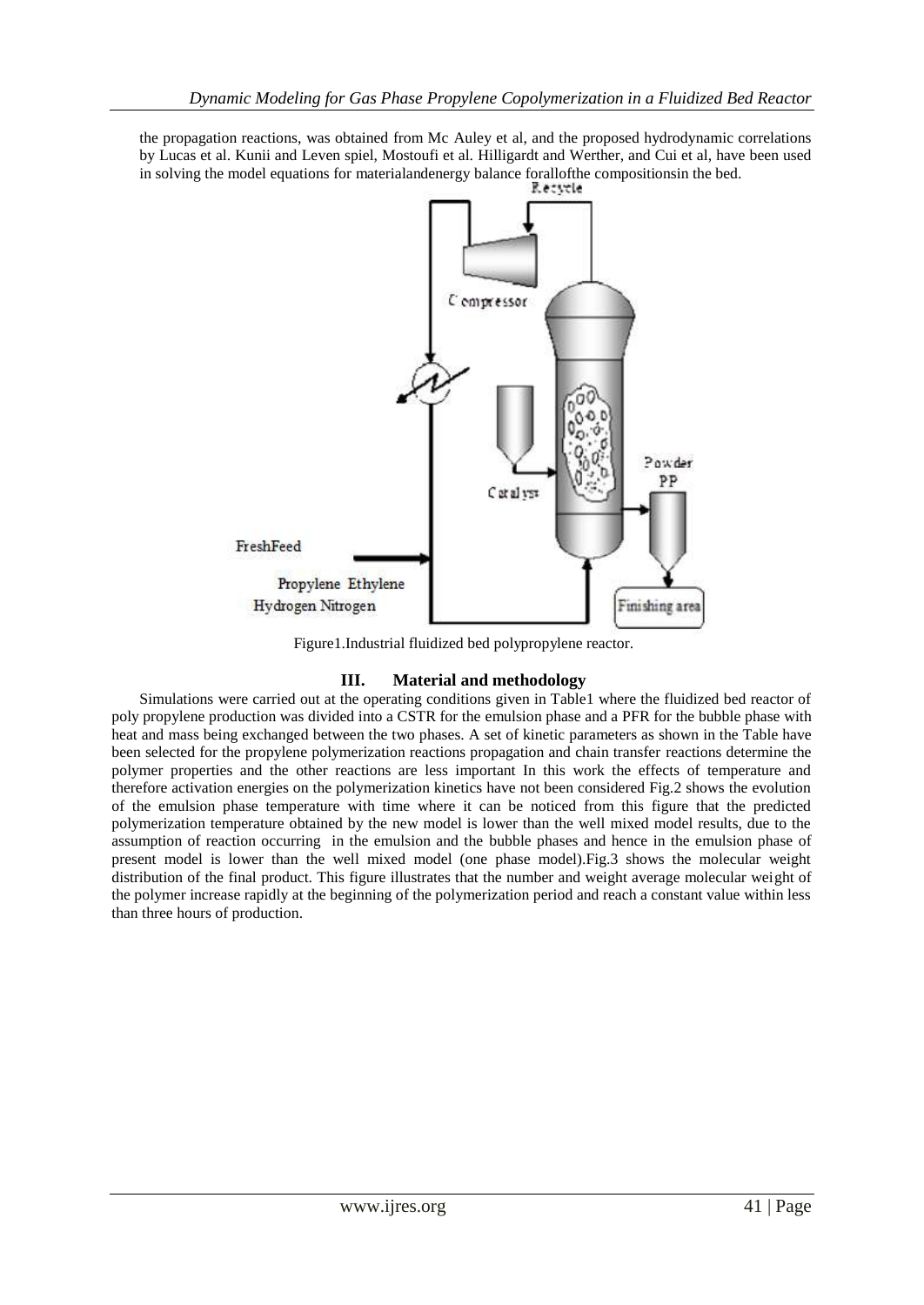

**IV. Results and discussions**



| <b>Operating Conditions</b>                               | <b>Physical Parameters</b> |
|-----------------------------------------------------------|----------------------------|
| $H[m] = 7$                                                | $\mu$ [ pa.s] = 1.14e-4    |
| $D_{t}$ [m] = 3                                           | $pg[kg/m^3] = 24.2$        |
| $T_{in}[k] = 317$                                         | $ps[kg/m^3] = 910$         |
| $P[bar] = 20$                                             | $dp[m] = 500e-6$           |
| <b>Propylene Concentration</b> [kmol/m <sup>3</sup> ] = 1 |                            |
| Ethylene Concentration [kmol/m <sup>3</sup> ] = $0.1$     |                            |
| Hydrogen concentration $[kmol/m^3] = 0.02$                |                            |
| Superficial gas velocity $U_0[m/s] = 0.35$                |                            |
| Catalyst feed rate $[g/s] = 0.4$                          |                            |

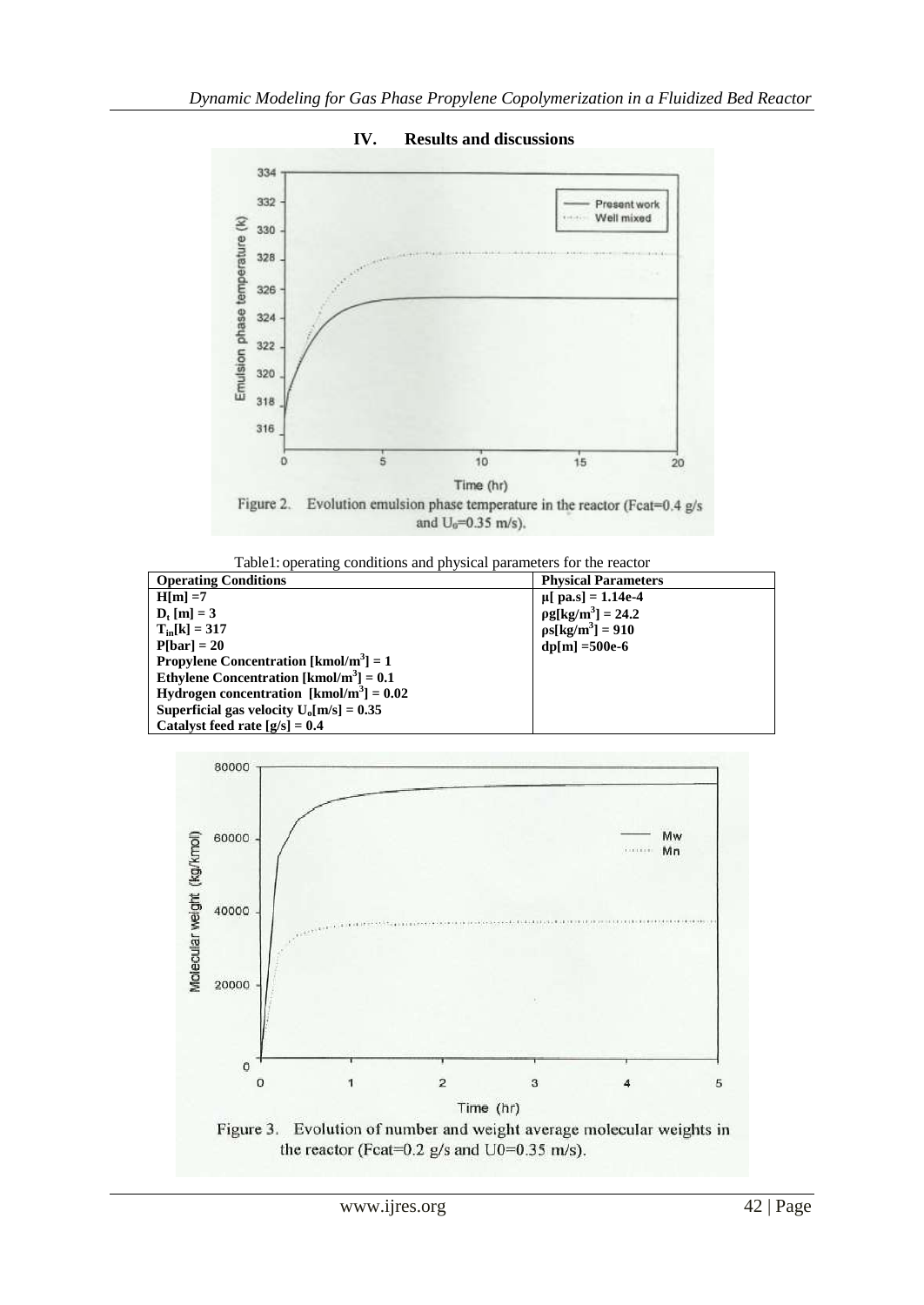

Fig.2 shows the evolution of the emulsion phase temperature with time where it can be noticed from this figure that the predicted polymerization temperature obtained by the new model is lower than the well mixed model results. Fig.3 shows the molecular weight distribution of the final product. Profiles of the concentration of propylene and ethylene in the emulsion and bubble phases are shown in Figs.4and5 where the concentrations of propylene and ethylene in the bubble phase are higher and their rate of change which is proportion al to the rate of consumption of ethylene are lower those in the emulsion phase. This indicate that the emulsion contains about 88% of the catalyst while the bubbles carry about 12% of the catalyst and hence the apparent reaction rate is higher in the emulsion than that in the bubble phase.